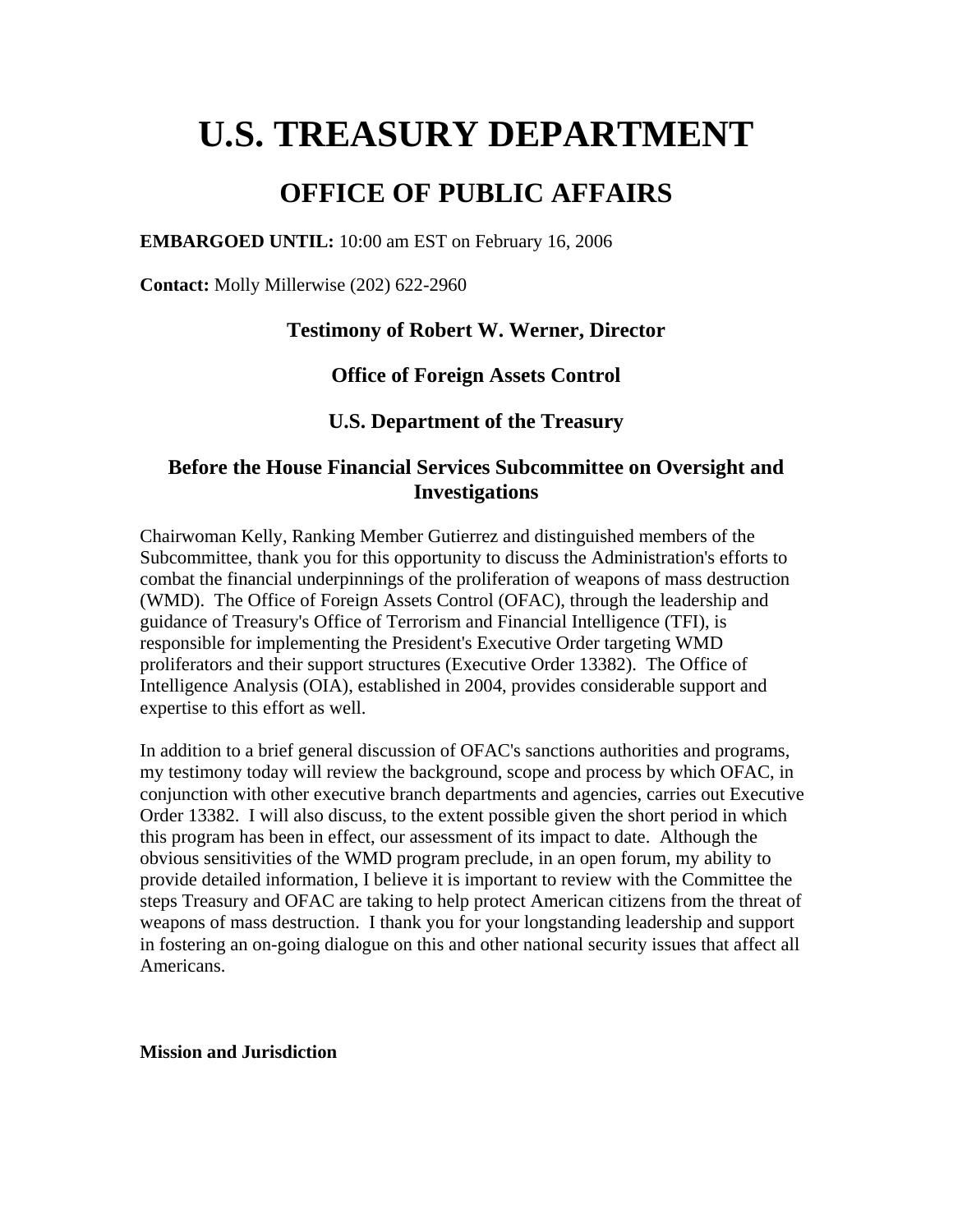OFAC, through its workforce of approximately 125 staff, is dedicated to carrying out the complex mission of administering and enforcing economic sanctions based on U.S. foreign policy and national security goals.

OFAC administers approximately 30 economic sanctions programs against foreign countries, targeted regimes, and entities and individuals, including residual enforcement actions associated with programs that have been lifted. Although these many programs differ in terms of their scope and application, they all involve the exercise of the President's national emergency powers to impose controls on transactions and trade and to freeze foreign assets that come within the jurisdiction of the United States. Most of the programs administered and enforced by OFAC presently arise from the President's authorities under the International Emergency Economic Powers Act (IEEPA), the Trading with the Enemy Act (TWEA), the Foreign Narcotics Kingpin Designation Act (Kingpin Act), and the United Nations Participation Act (UNPA). In administering and enforcing these economic sanctions, it is imperative that OFAC maintain a close working relationship with other federal departments and agencies in order to ensure both that these programs are implemented in a manner consistent with U.S. national security and foreign policy interests and that they are enforced effectively. To fulfill its mission, OFAC works directly with the Departments of State (State); Commerce; and Justice, including the Federal Bureau of Investigation and the Drug Enforcement Administration; the Department of Homeland Security's U.S. Customs and Border Protection and U.S. Immigration and Customs Enforcement; the Department of Defense; bank regulatory agencies; and other law enforcement and intelligence community agencies.

I would also note, Madam Chair, that all of the programs we administer require that we work closely with a broad range of industries. We are presently making efforts to expand and improve our communication with our diverse constituencies, ranging from the financial and services sectors to manufacturing and agricultural industries. In turn, the cooperation we receive from U.S. corporations in complying with sanctions is generally excellent.

I would now like to turn to the primary reason we are gathered here today: to discuss Executive Order 13382, the President's new Order targeting proliferators of WMD and their supporters. I will provide you with some background on circumstances leading to the issuance of the new Order, its objectives, its implementation by OFAC, the impact we are seeing from it, and what future impact we aim to achieve based on our experience in other economic sanctions programs.

#### **Background to Executive Order 13382**

In the aftermath of the September 11, 2001 attacks, the horrifying prospect of WMD falling into the hands of terrorists or rogue regimes has become all the more real to each of us. Recent events involving the nuclear weapons programs of North Korea and Iran demonstrate the challenge we face. The exposure of the WMD proliferation network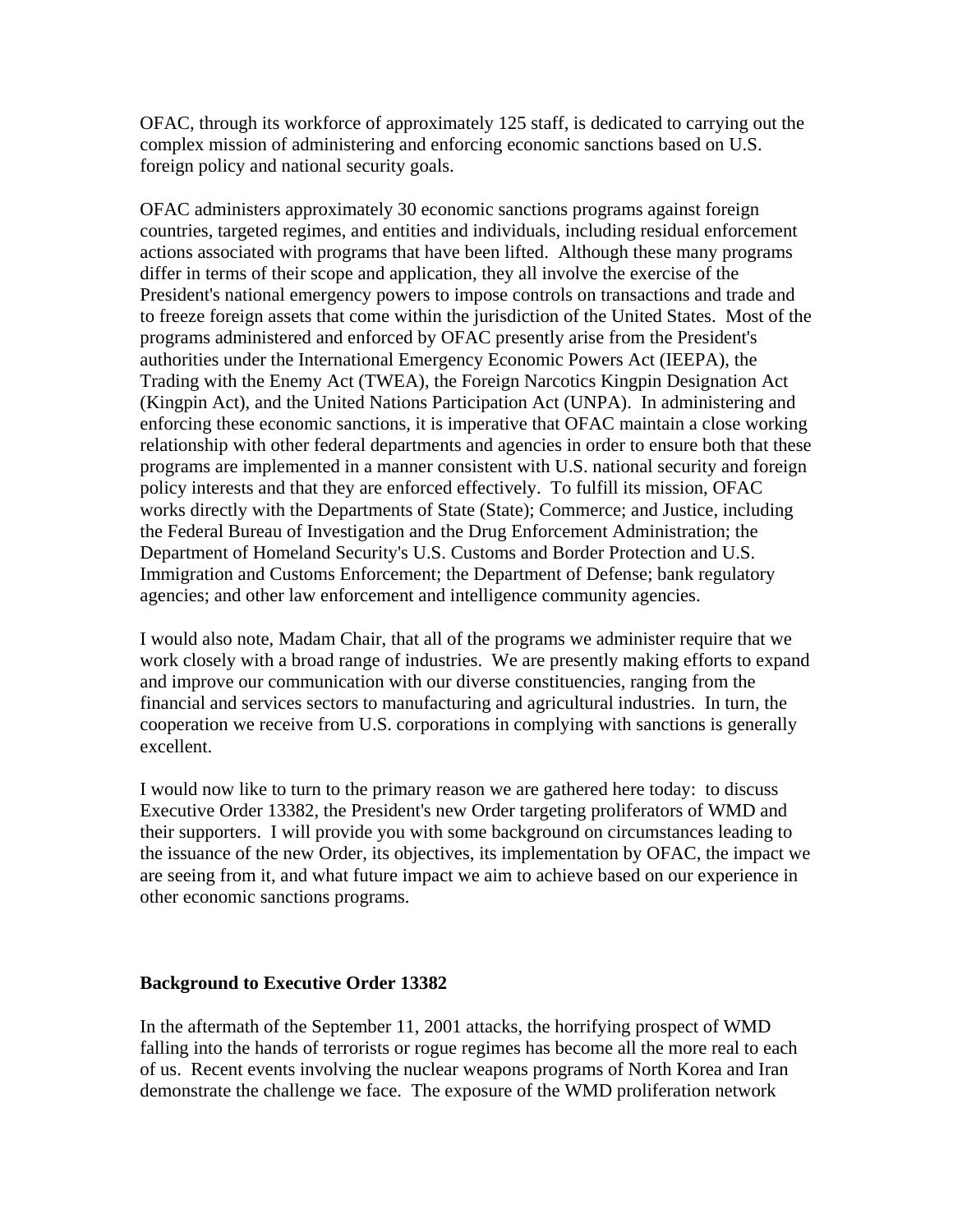headed by A. Q. Khan - father of Pakistan's nuclear bomb and, more recently, nuclear technology dealer to Libya, Iran, and North Korea - provided the world with a concrete example of how a network of individuals, with access to sensitive technology and expert knowledge, motivated by greed and personal ambition, can endanger our security by peddling WMD-related wares to rogue regimes.

Prior to the President issuing the new Order, the U.S. government had imposed a variety of other sanctions to counter the proliferation of WMD. For example, Executive Order 12938 of November 14, 1994, as amended by Executive Order 13094 of July 28, 1998, authorized the Secretary of State to impose certain measures against foreign entities and individuals determined to have contributed materially to the proliferation efforts of any foreign country, project, or entity of proliferation concern. The measures that the Secretary of State may choose to impose under Executive Order 12938, as amended, are a ban on U.S. government procurement from designated foreign parties; a ban on U.S. government assistance to designated foreign parties; and a ban on imports into the United States from designated foreign parties. The ban on imports called for in Executive Order 12938 is implemented by OFAC through the Weapons of Mass Destruction Trade Control Regulations, 31 C.F.R. Part 539.

With very real threats confronting us, however, the question for policy makers was whether we were doing all we could to address these threats. In examining the existing arsenal of financial sanctions tools available to combat proliferation, the President and others, including the members of the Silberman-Robb WMD Commission, believed that more could be done. Recognizing the need for additional financial sanctions tools to combat the threat posed by proliferation networks, the President issued Executive Order 13382 on June 29, 2005.

#### **Overview of Executive Order 13382**

In the broadest sense, Executive Order 13382 adds powerful tools - a broad based transactions prohibition and an asset freeze - to the array of options available to combat WMD trafficking. The strong new blocking (freezing) provisions imposed by the President apply to property and interests in property of entities and individuals designated under the Order. By prohibiting U.S. persons from engaging in transactions with entities and individuals targeted by the Order, we can effectively deny proliferators and their supporters access to the U.S. financial and commercial systems, cutting them off from the benefits of our economy and trade. An essential element to understanding the importance of the President's new Order is that it provides us with broad new authorities to target not only those engaged in proliferation activities, but also the network of entities and individuals providing support or services to proliferators. As part of issuing Executive Order 13382, in June 2005, the President also identified and targeted eight entities in North Korea, Iran, and Syria, thereby prohibiting U.S. persons from engaging in transactions with them and requiring any assets of those entities within the control of U.S. persons to be frozen. The President also authorized the Secretary of State and the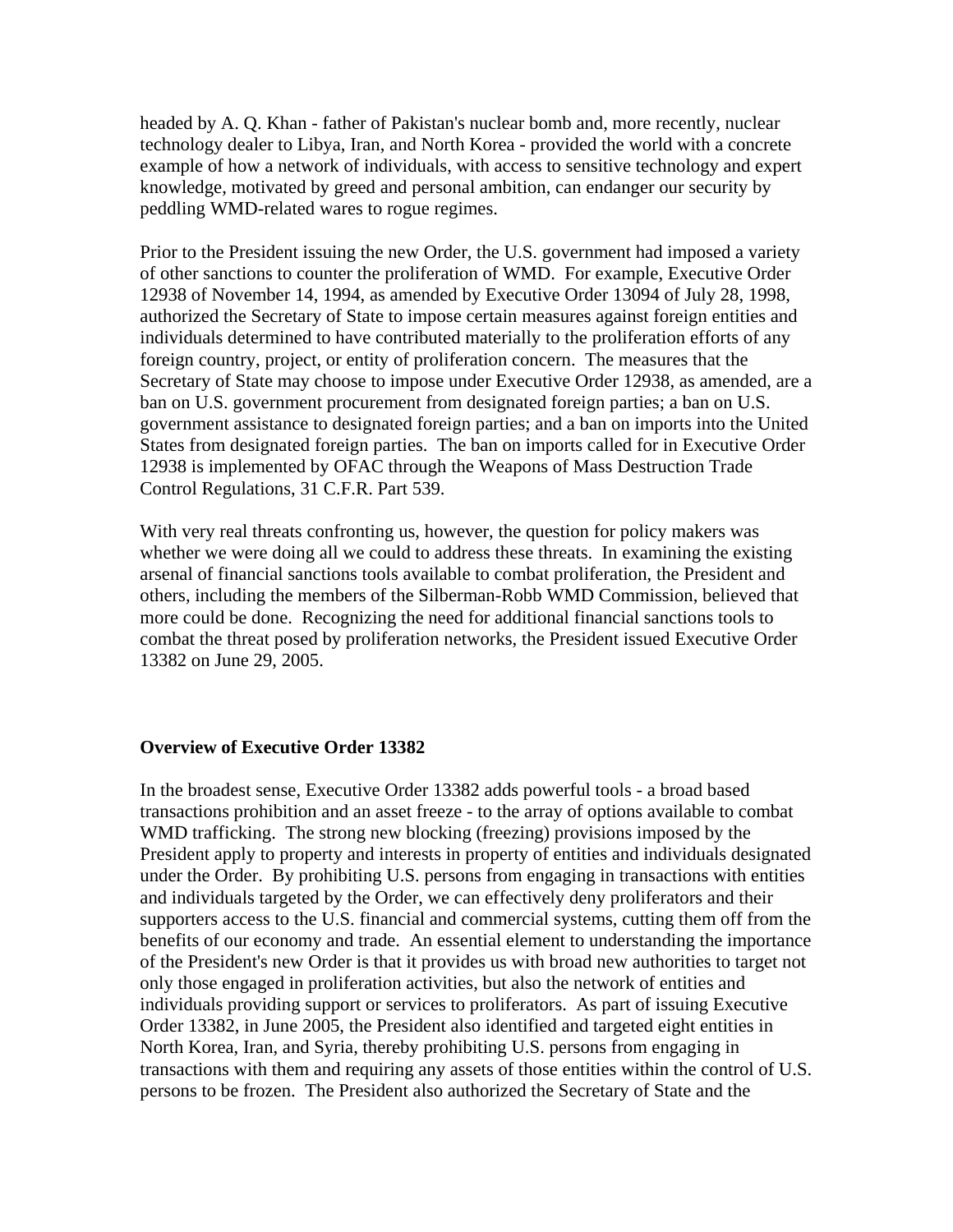Secretary of the Treasury to designate additional proliferators of WMD and their supporters under the new authorities provided by the Order.

This new sanctions program also underscores the President's commitment to work with our international partners to foster cooperative efforts against WMD proliferation, including those undertaken through the Proliferation Security Initiative (PSI). In addition, we hope that this program can provide a model for other nations to draw upon as they develop their own laws to stem the flow of financial and other support for proliferation activities as called for in United Nations Security Council Resolution 1540. Moreover, the G-8 has been even more specific in its call for action; in July 2005, at the Gleneagles Summit, G-8 leaders called on countries to enhance "efforts to combat proliferation networks and illicit financial flows by developing, on an appropriate legal basis, co-operative procedures to identify, track and freeze relevant financial transactions and assets." In this regard, Treasury, State, and other federal agencies have been engaged in aggressive international outreach in order to promote this important concept.

# *Targets Identified by the President in the Annex to Executive Order 13382*

The eight entities initially identified by the President, based on evidentiary packages developed by OFAC investigators in close cooperation with colleagues in various agencies, reflect some of our government's primary proliferation concerns, namely the development of WMD and their means of delivery.

With respect to North Korea, the President designated three entities involved in proliferation:

¾ The **Korea Mining Development Trading Corporation** (KOMID) is Pyongyang's premier arms dealer and main exporter of goods and equipment related to ballistic missiles and conventional weapons. KOMID offices are located in multiple countries with the main goal of facilitating weapons sales while seeking new customers for its weapons. U.S. sanctions for trading in missile technology have been repeatedly applied to the KOMID organization in the past ten years.

¾ The North Korean defense conglomerate **Korea Ryonbong General Corporation** specializes in acquisition for North Korean defense industries and support to Pyongyang's military-related sales. It is identified in export control watch lists in the United States and among U.S. allies. The Ryonbong trade group has been a focus of U.S. and allied efforts to stop the proliferation of controlled materials and weapons related goods, particularly ballistic missiles.

¾ **Tanchon Commercial Bank**, headquartered in Pyongyang, inherited from the Korea Changgwang Credit Bank Corporation (KCCBC) the role as the main North Korean financial agent for sales of conventional arms, ballistic missiles, and goods related to the assembly and manufacture of such weapons. Since the late 1980s, Tanchon's predecessor, KCCBC, collected revenue from weapons-related sales that were concentrated in a handful of countries mainly located in the Mid-East and several African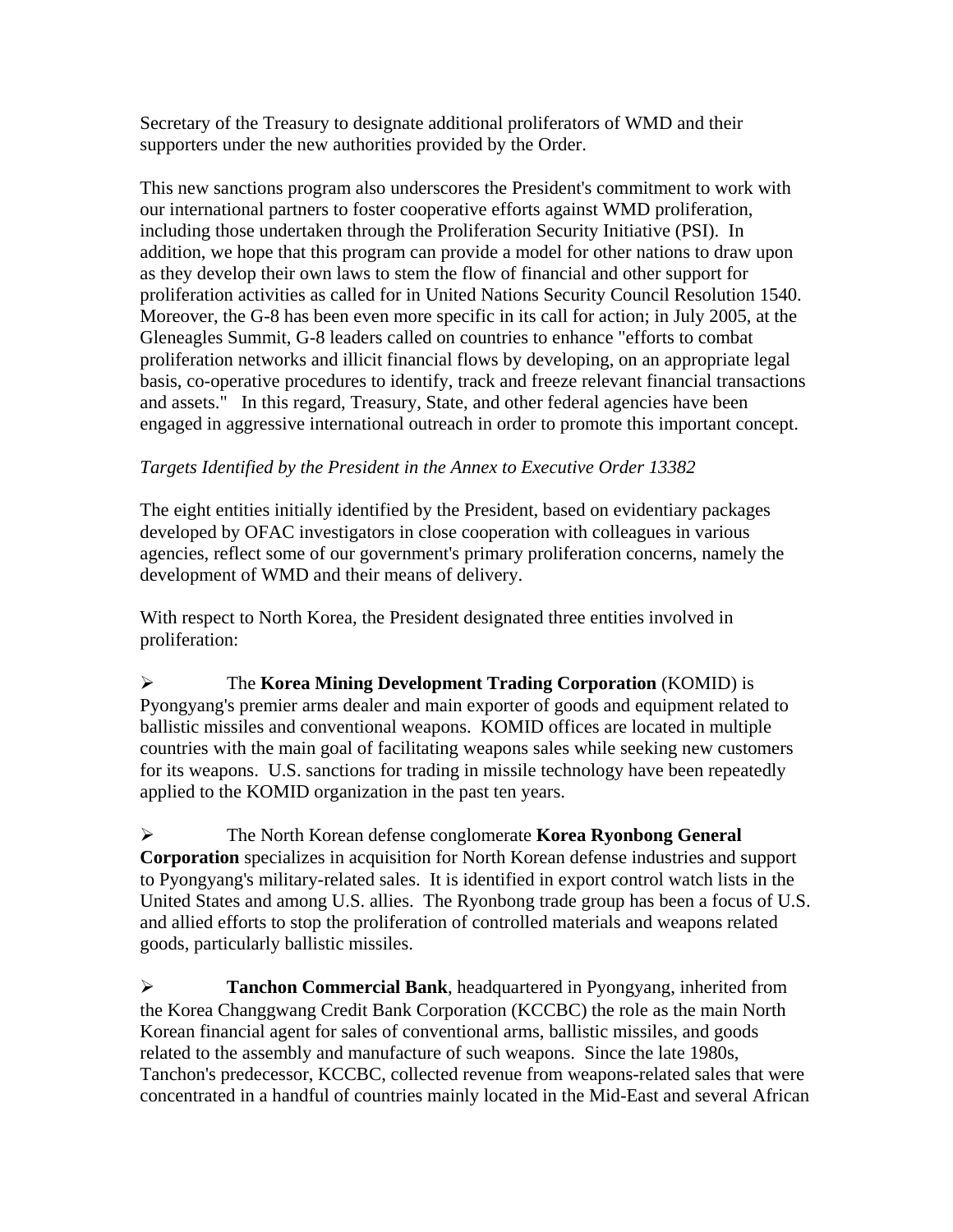states. These revenues provide North Korea with a significant portion of its export earnings and financially aid Pyongyang's own weapons development and arms-related purchases.

With respect to Iran, the President designated four entities in the annex to Executive Order 13382:

¾ The **Atomic Energy Organization of Iran** (AEOI), which reports directly to the Iranian President, is the main Iranian institute for research and development activities in the field of nuclear technology, including Iran's centrifuge enrichment program and experimental laser enrichment of uranium program, and manages Iran's overall nuclear program.

¾ The **Aerospace Industries Organization** (AIO), a subsidiary of the Iranian Ministry of Defense and Armed Forces Logistics, is the overall manager and coordinator of Iran's missile program. AIO overseas all of Iran's missile industries.

¾ The **Shahid Hemmat Industrial Group** (SHIG) is responsible for Iran's ballistic missile programs, most notably the Shahab series of medium range ballistic missiles which are based on the North Korean-designed No Dong missile. The Shahab is capable of carrying chemical, nuclear, and biological warheads and has a range of at least 1500 kilometers. SHIG has received help from China and North Korea in the development of this missile.

¾ **The Shahid Bakeri Industrial Group** (SBIG) is an affiliate of Iran's AIO. SBIG is also involved in Iran's missile programs. Among the weapons SBIG produces are the Fateh-110 missile, with a range of 200 kilometers, and the Fajr rocket systems, a series of North Korean-designed rockets produced under license by SBIG with ranges of between 40 and 100 kilometers. Both systems are capable of being armed with at least chemical warheads.

With respect to Syria, the President designated the Scientific Studies and Research Center (SSRC). SSRC is the Syrian government agency responsible for developing and producing non-conventional weapons and the missiles to deliver them. SSRC also has an overtly promoted civilian research function; however, its activities focus substantively on the development of biological and chemical weapons.

# *Executive Order 13382 Designation Criteria and OFAC's Approach*

By publicly designating entities and individuals that engage in proliferation activities and those that support them, the WMD sanctions program is designed to complement existing proliferation-related authorities by blocking proliferators' assets and prohibiting U.S. persons from engaging in transactions with them. In taking these steps we aim to:

¾ **Expose** their activities publicly, removing the veil of legitimacy behind which proliferators and their supporters hide. Through public designation we intend to inform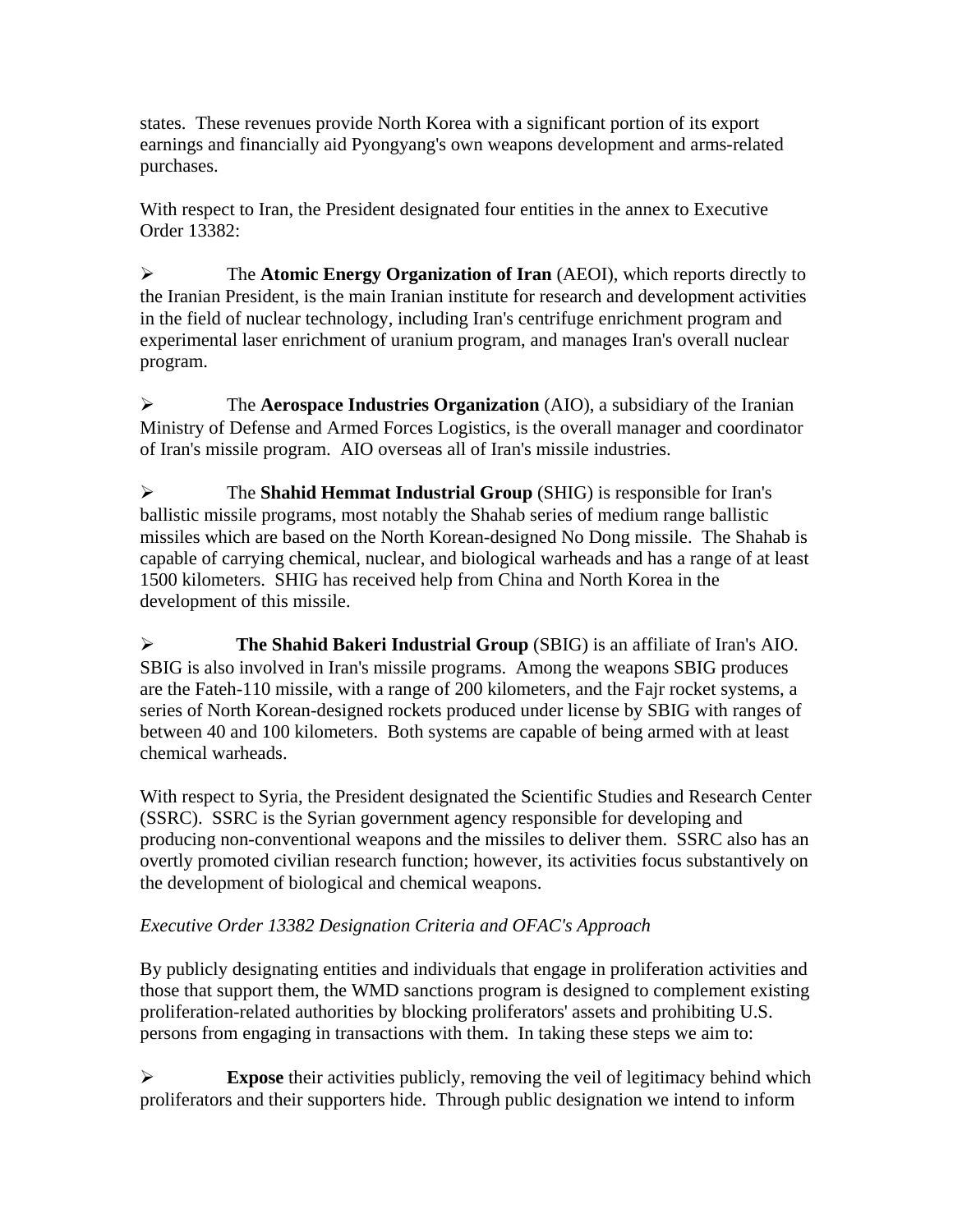third parties, who may be unwittingly facilitating proliferation through what they believe to be legitimate business activity, of their association with WMD proliferators and deter others from engaging in business with proliferators.

¾ **Isolate** proliferators financially and commercially by denying them access to the benefits of trade and transactions with the United States; and

# ¾ **Disrupt and impede** the operations of WMD proliferators and their supporters.

While the public identification of these entities by the President, which exposes their illegitimate activities to the light of public scrutiny, is very important, OFAC's continuing role as part of administering the sanctions program is to look behind these entities. For our investigators, the entities named by the President represent a starting point as we seek to unravel the support networks that enable these entities to function. In addition, the subsequent designation of any entity or individual serves as an additional basis for aggressive investigation by OFAC in pursuit of designating additional parties. We refer to these as derivative designations, and it is this approach - targeting the broader support network - that has, over time, proved to be a critical factor behind successful designations in many OFAC-administered programs.

I would like to spend a few moments explaining how we are implementing this new Executive Order and where we intend to go with it. As you already know, the Order blocks the property and interests in property in the United States, or in the possession or control of U.S. persons, of:

(1) Those listed in the Annex to the Order (i.e., the eight organizations originally identified by the President)

(2) Any foreign entity or individual determined by the Secretary of State, in consultation with the Secretary of the Treasury, the Attorney General, and other relevant agencies, to have engaged, or attempted to engage, in activities or transactions that have materially contributed to, or pose a risk of materially contributing to, the proliferation of WMD or their means of delivery (including missiles capable of delivering such weapons) by any entity or individual or foreign country of proliferation concern;

(3) Any entity or individual determined by the Secretary of the Treasury, in consultation with the Secretary of State, the Attorney General, and other relevant agencies, to have provided, or attempted to provide, financial, material, technological or other support for, or goods or services in support of, proliferation-related activities or any entity or individual whose property has been blocked pursuant to the Order; and

(4) Any entity or individual determined by the Secretary of the Treasury, in consultation with the Secretary of State, the Attorney General, and other relevant agencies, to be owned or controlled by, or acting or purporting to act for or on behalf of, directly or indirectly, any blocked party.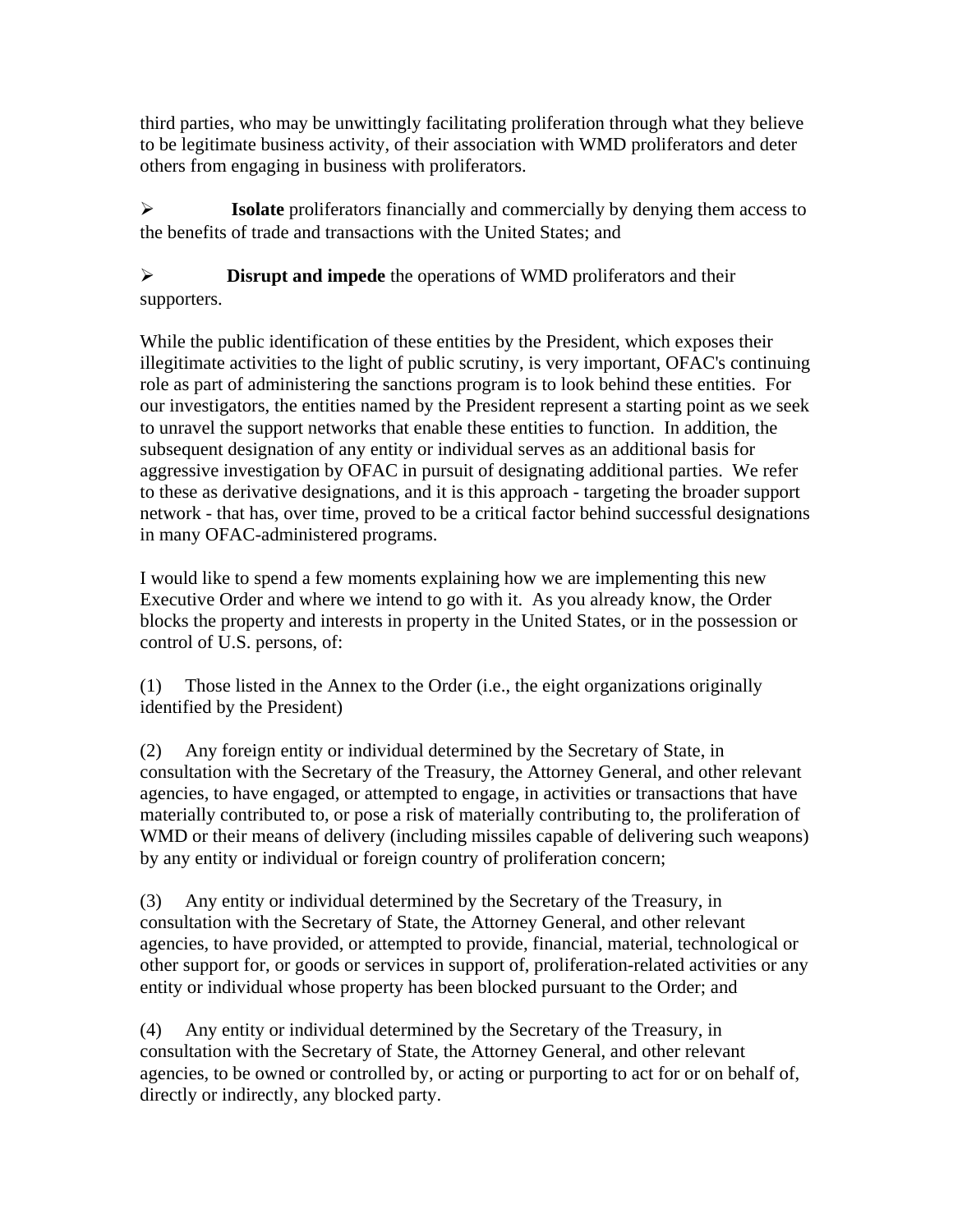What does this mean in practical terms and how do we strive to implement it successfully? The simplified answer, as I mentioned earlier, is that we target the underlying support networks of identified proliferators. With decades of experience in administering and enforcing dozens of economic sanctions programs, one lesson is clear to OFAC: true success is based not on isolated designation actions, actions undertaken only once with no follow-up. Quite the contrary - our greatest areas of success have been based on sustained, aggressive action over time that evolves and adapts to match the ever-changing methods of our adversaries. As we apply the designation criteria of the Order to strike our adversaries again and again, we disrupt their attempts to disguise their illicit activities in the stream of legitimate commerce. In the context of this new program, this means we target not only the missile or bomb maker, but also the procurement fronts, the brokers and middlemen, the logistical apparatus used to move dangerous weapons to market, and the financiers that provide the financial mechanisms that facilitate proliferation activities.

#### *Designations to Date under Executive Order 13382*

Though an open forum does not permit me to give you details of our ongoing investigations, I can assure you that more designations are on the way. Despite the fact that this new program came mid-budget cycle, OFAC has committed substantial resources to the effort. We have also leveraged resources from OIA and sister agencies. As a result of this commitment, since the end of June 2005, OFAC has already designated ten additional entities under the new authorities provided by the Order. In addition to continuing OFAC's efforts in this critical area, the President's FY2007 Budget provides for ten additional positions to continue to implement and administer E.O. 13382 as well as 15 additional positions for other areas of OFAC.

On October 21, 2005, Treasury announced the designation of eight North Korean entities that were determined to be owned or controlled by, or acting for or on behalf of, two North Korean entities named by the President. More specifically, we determined that KOMID, which was identified by the President, is the parent company of two Pyongyang-based entities, Hesong Trading Corporation and Tosong Technology Trading Corporation. These direct associations met the criteria for designation because the entities are owned or controlled by, or act or purport to act for or on behalf of, KOMID. In addition, we determined that Korea Ryonbong General Corporation, also named in the annex to the Order, is the parent company of six Pyongyang-based entities: Korea Complex Equipment Import Corporation, Korea International Chemical Joint Venture Company, Korea Kwangsong Trading Corporation, Korea Pugang Trading Corporation, Korea Ryongwang Trading Corporation, and Korea Ryonha Machinery Joint Venture Corporation. As subsidiaries of KOMID and Korea Ryonbong General Corporation, many of these entities have engaged in proliferation-related transactions.

On January 4, 2006, we announced the designation of two Tehran-based entities - Novin Energy Company and Mesbah Energy Company - that we determined are owned or controlled by, or acting for or on behalf of, the Atomic Energy Organization of Iran (AEOI), an entity named by the President in the annex to the Order. Novin has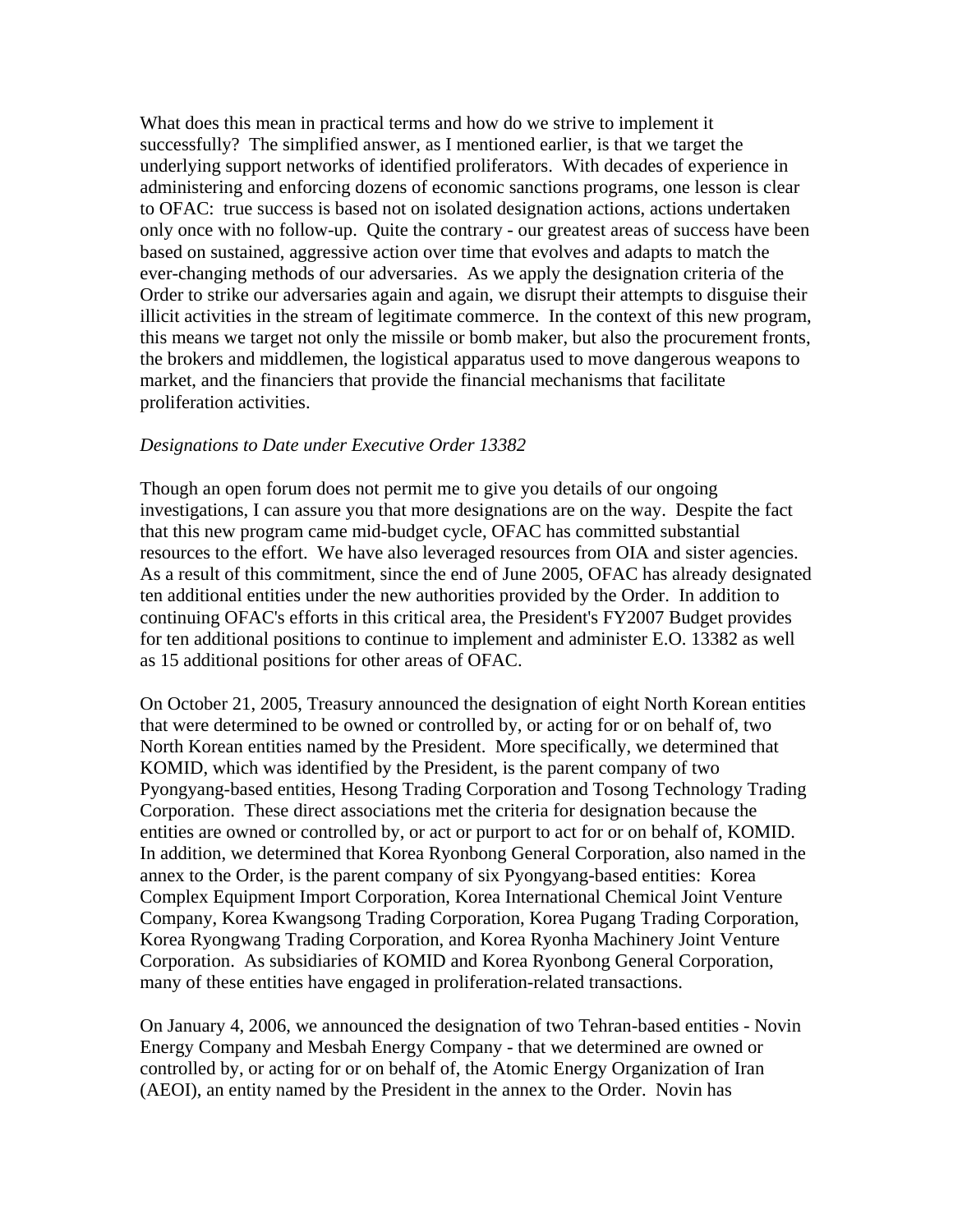transferred millions of dollars on behalf of the AEOI to entities associated with Iran's nuclear program. Novin is owned and operated by the AEOI and is located at an address associated with AEOI. Mesbah is a state-owned company subordinate to the AEOI. Through its role as a front for the AEOI, Mesbah has been used to procure products for Iran's heavy water project. Heavy water is essential for Iran's heavy-water-moderated reactor, which will provide Iran with a potential source of plutonium well suited for nuclear weapons. Heavy water is believed to have no credible use in Iran's civilian nuclear power program, which is based on light-water reactor technology.

#### **The Designation Process**

As previously discussed, one of the primary components in the implementation of this program is the need to investigate WMD proliferators and their networks of front companies and individuals. Those investigations lead to the compilation of an administrative record that serves as the factual basis for designating targets under the broad authorities provided by the new Executive Order. Although simplified for purposes of discussion, we follow a three-step process in accomplishing this task, which consists of:

- 1) identifying the target;
- 2) construction and deconfliction of an evidentiary package; and
- 3) public announcement of the designation.

Let me walk you through these three broad stages in more detail. Like our colleagues in law enforcement and the intelligence community, we follow leads. Those leads may present themselves in a variety of ways, ranging from highly classified intelligence reporting, tips received from the public, and law enforcement referrals, to open source media reports. In pursuing any lead, our investigators consider whether the lead may be a candidate for designation by reviewing the information they can identify in the context of whether it fits within the criteria of the Executive Order and appears sufficient to meet the required evidentiary burden. In addition, investigators, assisted by the information and expertise of our interagency partners, consider whether designation of the candidate would actually assist in disrupting or impeding the activities of a larger target, such as a proliferation network. If the initial investigation of a lead shows promise, then OFAC investigators move into the second stage of the designation process - the evidentiary process.

In the WMD proliferation context, as well as our other programs, such as the highly successful counter-narcotics programs, we engage in "all-source" investigation and research and, quite often, extensive field work. By "all-source" investigation, I mean to say that our investigators seek to use any and all information available to them. Historically, this has included corporate records, from both open sources and those that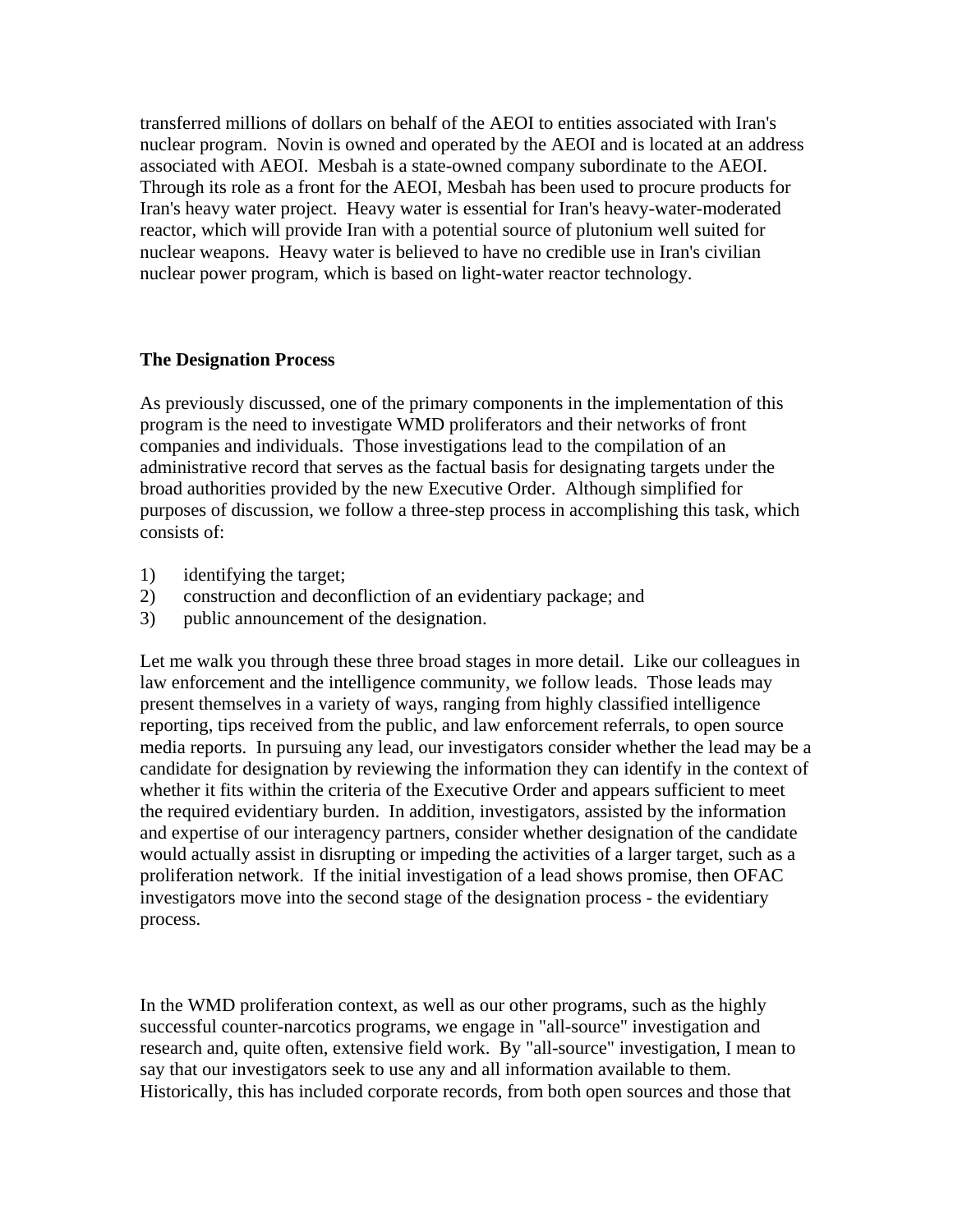may be seized in the course of law enforcement or intelligence operations, law enforcement reports redacted to protect sources, foreign law enforcement reports gained through cooperation in the field with foreign counterparts, foreign and domestic indictments or court transcripts, and intelligence reports from across the spectrum of the intelligence community. An additional source of information, which has proved to be key to our efforts in other programs, is source statements derived from debriefings conducted by U.S. law enforcement investigators and OFAC investigators. This very sensitive information requires excellent cooperation between OFAC and its law enforcement colleagues combined with careful implementation.

Of course, in reviewing these evidentiary sources, we are also sorting through reams of information for facts and data that permit us to conclude, as a legal matter, that there is a reasonable basis for believing that a target meets the specific criteria for designation under the terms of the Executive Order. For example, for a targeted entity we would typically look for information that substantiates ownership or control by another designated party or that a target is acting for or on behalf of, or providing material, financial, technological or other support for, or goods or services in support of, a designated party. To help us assess ownership or control we ask such questions as: Who are the shareholders? Who are the officers, directors, or managers? What is the entity's current address? What is its taxpayer ID number?

Similarly, for individuals, we look for information indicating that they are acting for, or on behalf of, or providing material support to a designated party. To help us assess this, we try to understand their exact relationships with designated parties. Moreover, and this cannot be overstated, in order to make our sanctions effective, we have to have adequate unclassified identifiers for our targets that can be included in publication of the designation. This is essential in order to enable the private sector to distinguish among individuals and companies with similar names, so that they can interdict or reject transactions that are prohibited by the designation while, at the same time, avoiding interference with their ability to process their normal business transactions efficiently and effectively. There will be occasions when we need to proceed without particular bits of information, but ideally our identifiers will include a target's known aliases and such information as date of birth, place of birth, address, passport numbers, or other national identification numbers.

Once this evidence is collected, our investigators draft an evidentiary document summarizing the various exhibits acquired through their investigation and research. This "summary" document - which can run into hundreds of pages of text and supporting exhibits - meticulously lays out how the information provides us with reason to believe that the target meets the specific criteria for designation. Once drafted, the evidentiary packages undergo internal review by senior OFAC investigators, and a back and forth process of editing and the collection of additional evidence begins.

After an evidentiary package has been thoroughly reviewed within OFAC, it is then reviewed for legality by Treasury's attorneys. Based on the feedback from the attorneys, who are examining the case to ensure that among other things we have met our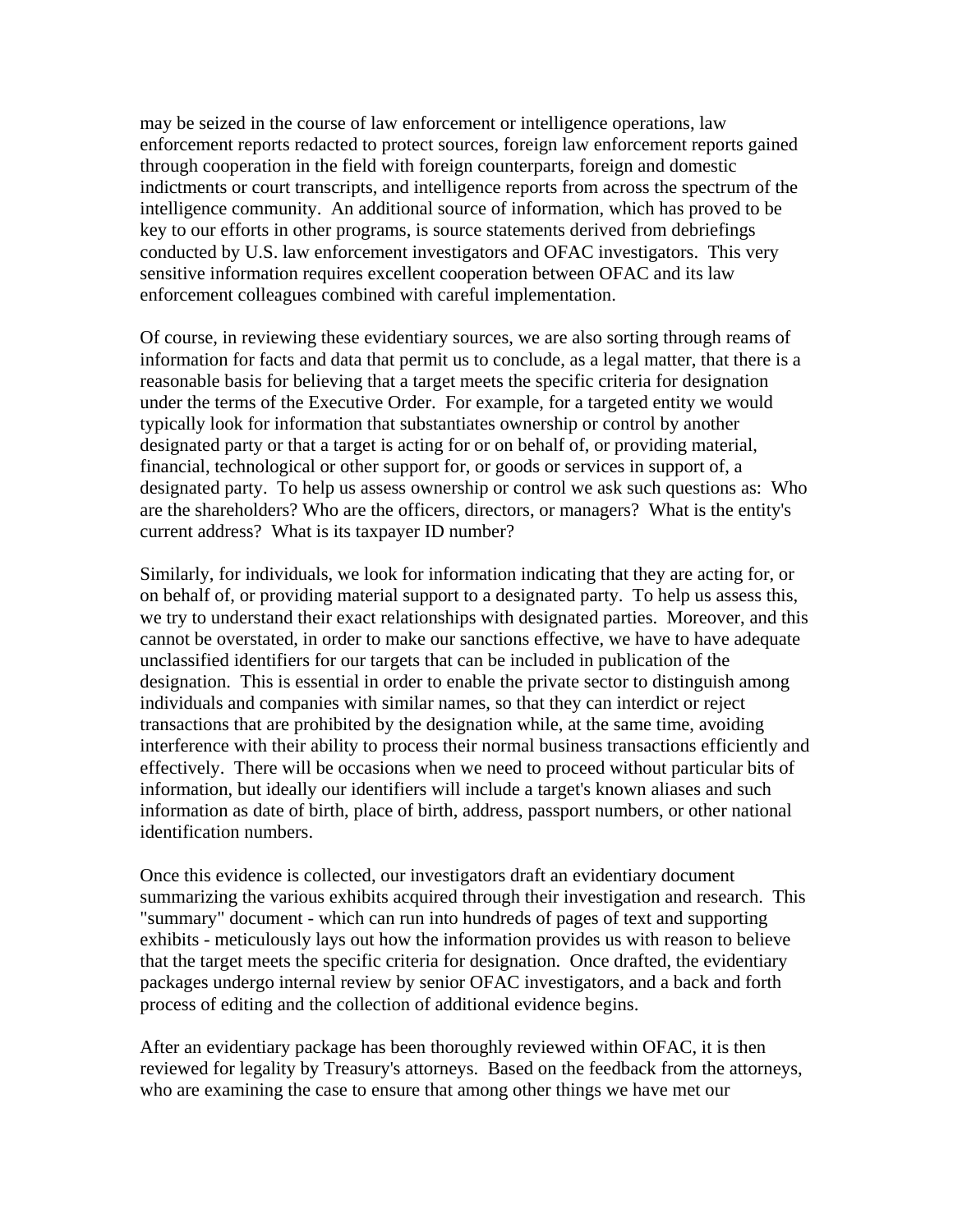evidentiary threshold and our investigators may engage in further investigation and research and revise the package to address any legal concerns. The Department of Justice's Civil Division, which represents OFAC in court if our designations are challenged by our targets, also gives the case a thorough legal review.

The next formal stage of our evidentiary process involves interagency coordination. In most of our cases, it is somewhat misleading to present this as a distinct stage because we are normally very engaged with colleagues, in a variety of agencies, throughout the investigation process. In fact, initial targets are suggested through an interagency working group, and closely coordinated and vetted within appropriate agencies in the early stages of development. Depending on the amount of intelligence involved in constructing a case, we also work closely with colleagues in OIA and from elsewhere in the intelligence community to develop our case. Nonetheless, we do go through a more formal coordination phase designed to de-conflict our proposed designations with the operational and policy interests of other agencies, and to ensure that the targets are consistent with and further the strategic national security and foreign policy goals of the United States In fact, such coordination is required by the language of Executive Order 13382. The Order specifically directs that designations by Treasury or State be undertaken in consultation with one another, as well as in consultation with Justice and other relevant agencies.

Interagency coordination is clearly a critical part of the process because it ensures that our public designation of entities and individuals comprising a network do not jeopardize the ongoing operations of our colleagues in the law enforcement or the intelligence communities, and are consistent with our government's foreign policy and national security objectives and interests. We are acutely mindful of the importance of ensuring that we do not compromise sensitive sources or methods that would harm our national interest, and that our actions are coordinated with ongoing diplomatic efforts in order to achieve effectively our national security and foreign policy objectives. Our experience is that any potential conflicts can be fully and successfully resolved by fostering the early and ongoing working-level contacts between our investigators and their counterparts in the law enforcement and the intelligence communities.

Once this very thorough interagency review process has been completed, the final evidentiary package is presented for my signature. Among my chief concerns in reviewing a completed evidentiary package is verifying that we have, in fact, received concurrences from our interagency colleagues. Moreover, at the same time that the package is moving to me for my consideration, two other important processes are in motion.

First, OFAC's team of compliance officers and information technology professionals are working closely with our investigators to prepare the information about a target for possible public release. If I approve the proposed designation and sign a related blocking order, our team moves into action to push the critical information on the target - the names, the aliases, the locations, the identifying information such as dates of birth, passport numbers, national identification numbers, etc. - to the public through OFAC's